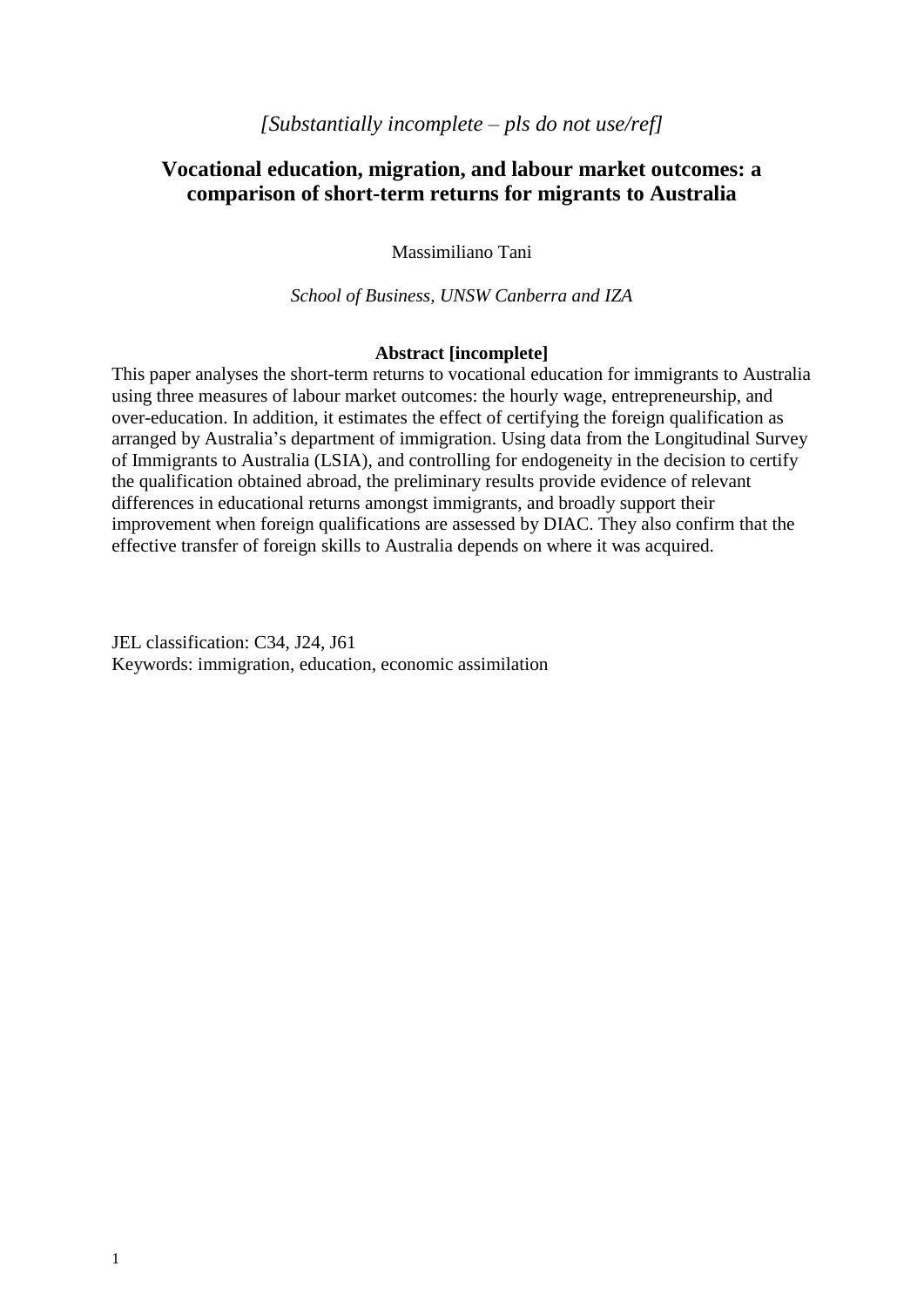#### **1. Introduction**

 $\overline{a}$ 

The topic of vocational education, seen as a period of training in specific as opposed to the generic knowledge and skills at the core of higher education, is receiving increasing attention as an effective educational choice leading to positive labour market outcomes in both developing and developed countries. In developing countries, where jobs in the 'formal' economy are rationed and self-employment accounts for over 50% of those participating to the labour market, vocational education is seen as a tool to both reduce the incidence of the informal economy and to create jobs via enhanced entrepreneurship. In developed countries, vocational education is seen as a channel to improve the employment prospects of young people facing substantially higher and prolonged unemployment prospects since the Global Financial Crisis of 2008 and the slow job growth that ensued (e.g. Eichhorst et al, 2012).

The provision of vocational education varies considerably across countries, affecting the international comparability of graduate outcomes (e.g. Eichhorst, Rodriguez-Planas, Schmidl, and Zimmermann, 2013). Estimates of the returns to vocational education nevertheless suggest, once self-selection into this type of education is controlled for<sup>1</sup>, that it offers similar or better returns than general education (e.g. Moenjack and Worswick, 2003; Neuman and Ziderman, 1999), supporting governments' institutional provision and financial support.

Although existing studies tend to be country-specific, they typically do not investigate the returns to vocational training acquired by immigrants before migration. Yet, exploiting crossimmigrant variations in educational returns to understand the international transferability of specific skills acquired abroad is relevant to uncover possible mediating effects from institutional settings in the countries of origin (e.g. education systems), which may be

 $1$  Not doing so leads to an omitted variable bias. In comparisons between vocational and university students, this will lead to under-estimates of the returns to vocational education if vocational education students have a lower ability and motivation than those attending university. Similarly, the bias will generate over-estimates of the return to vocational education if vocational students have higher motivation and abilities than school dropouts.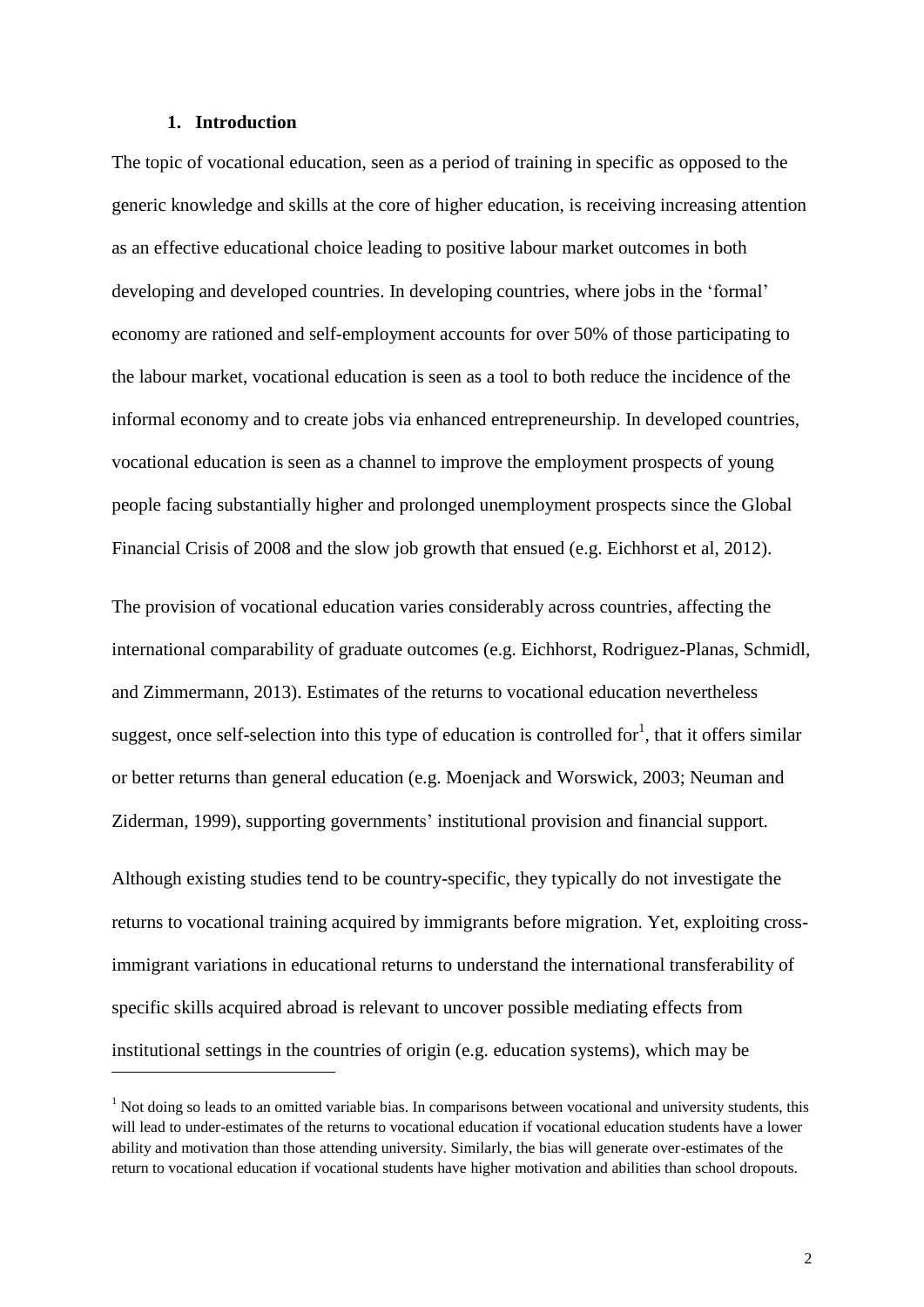relevant to better contextualise the "loss" of individuals trained at the expense of the local tax payer. The variation in returns to education from immigrants" formal schooling is also relevant to assess the overall "consistency" between the workings of various institutions that contribute, in the host country, to make possible such transfers of skills (e.g. immigration policies and local labour market settings). This is especially so for countries operating selective immigration policies, whose efficiency in providing relevant skills to domestic employers is regularly reviewed. As a result, understanding whether host country employers differentiate between the type of skill (vocational versus tertiary education) and where the migrant acquires such skill helps addressing critical policy questions about education, immigration, and labour market. Examples of such questions are:

- (i) whether foreign vocational education from countries that are culturally and linguistically similar to the place of destination enjoys a premium relative to that gained in other places of origin (e.g. Chiswick and Miller, 2009), implying that for at least some immigrants it is preferable to complete their education in the host rather than their home country (e.g. Chan, Heaton, and Tani, 2013);
- (ii) whether the premium/discount, if any, to foreign education disappears once the degrees earned abroad are officially certified by the authorities of the place of destination when this institutional instrument is available, implying that a foreign qualification requires a further "signal" from credible sources in the destination country in order to receive appropriate rewards; and
- (iii) whether awarding points to foreign education without differentiating the country from which such education is acquired places immigration policy at odds with the working of the local labour market by contributing to higher rates of overeducation within the immigrant population (e.g. Green et al, 2007).

3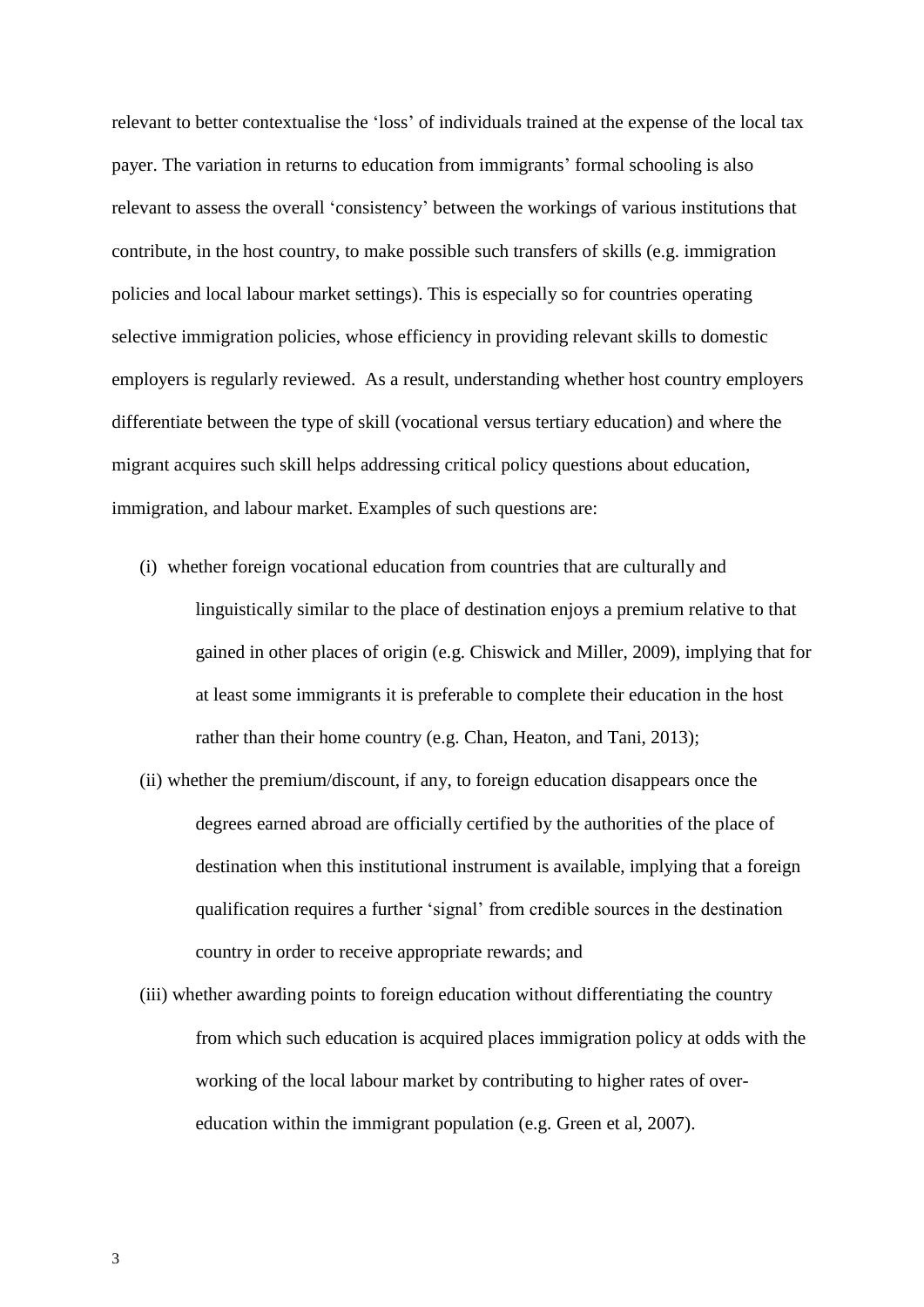This paper addresses those questions using data from the Longitudinal Survey of Immigrants to Australia (LSIA), which covers a representative sample of immigrants entering Australia during 1993-1995 and 1999-2000. Australia has a large immigrant population (about 25%), applies a selective immigration policy exclusively focused on immigrants' immediate employability, and awards points to foreign education regardless of where it is acquired. Furthermore, Australia offers the possibility to have foreign qualifications certified. Such service is administered by Overseas Qualifications Units within the Department of Immigration and Citizenship (DIAC). The OQU"s objective is "to assist migrants to obtain recognition of their overseas gained skills and qualifications" especially with respect to "statements of educational comparison for qualifications obtained overseas; and information on where and how to obtain specific occupational assessments and which occupations have licensing and regulatory requirements<sup>2</sup>. This certification can be valuable as it adds a domestic signal to an immigrant's evidence of possessing certain skills, albeit acquired abroad.

The empirical analysis focuses on the short-term returns (within 12 months from settlement) to immigrants" vocational education using three measures of labour market outcome: the hourly wage, entrepreneurship, and over-education.

The [preliminary] results provide evidence of relevant differences in educational returns amongst immigrants, and broadly support their improvement when foreign qualifications are assessed by DIAC. They also confirm that the effective transfer of foreign skills to Australia depends on where it was acquired. This is recognized by Australian employers through the wage paid and the effective usage of immigrants' skills, and the recognition of DIAC's certification. These results highlight the possible benefit to target potential immigrants from

 $\overline{a}$ 

<sup>&</sup>lt;sup>2</sup> " [\(http://www.immi.gov.au/asri/os-qual-units.htm](http://www.immi.gov.au/asri/os-qual-units.htm) - accessed 14 January 2014)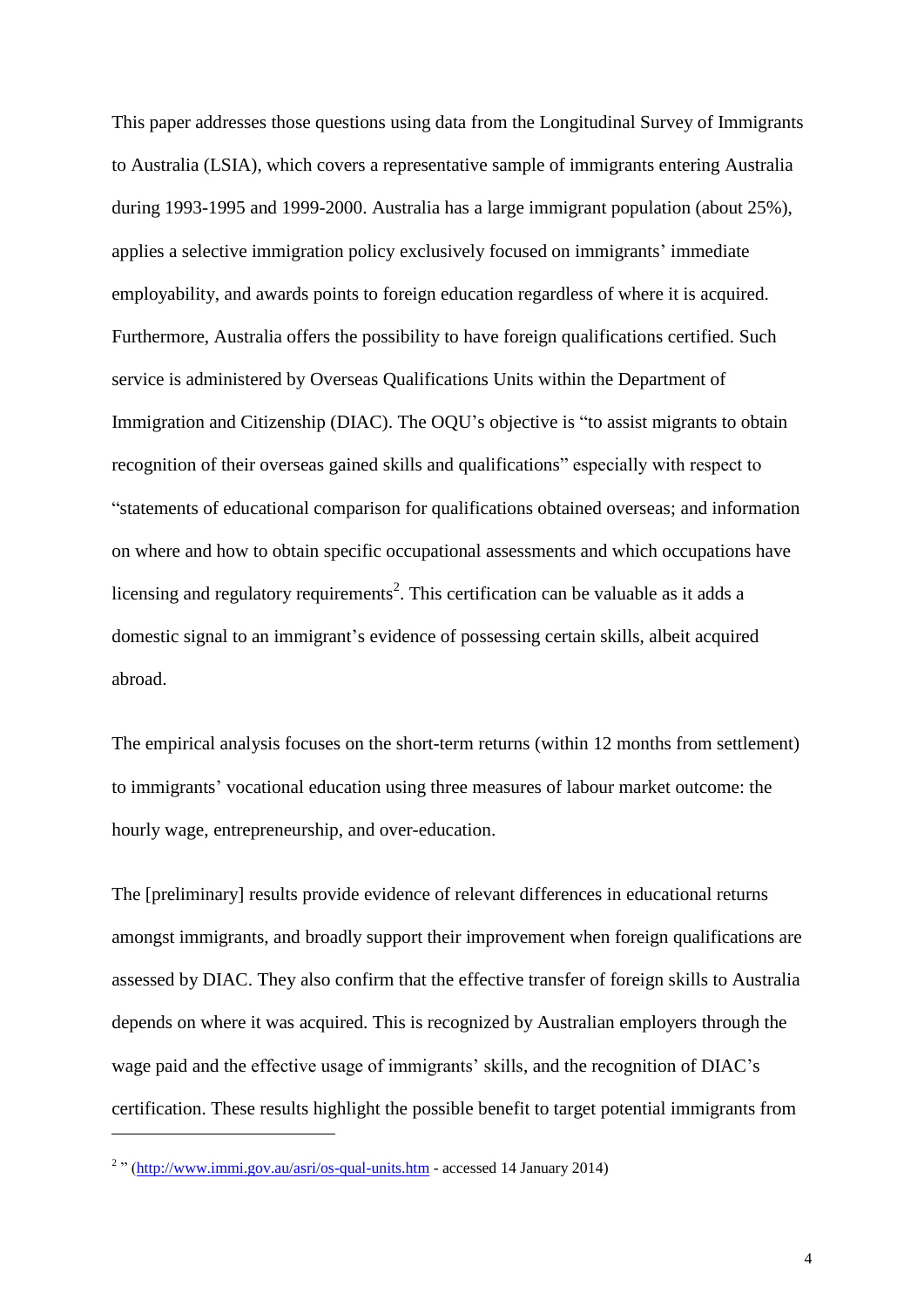certain geographical regions to study in Australia prior to migration, and to encourage the use of the certification of foreign education as part of the settlement documentation.

The rest of the paper is organised as follows. Section 2 provides a brief literature background. Section 3 presents the data. Section 4 discusses the results. Section 5 concludes.

### **2. Literature Review**

Vocational education loosely includes qualifications obtained at (upper) secondary schooling level. Two recent surveys highlight the substantial heterogeneity in the provision of such education around the world. Eichhorst et al (2012) propose a 5-system classification based along two dimensions: the first is a theory-vs.-practice divide, whereby formal vocational education contains no or mostly work-based training. The second is a government-vs. industry divide, whereby vocational education is provided either institutionally (formal education system) or through vocational training centres tied to industry. The five systems are (i) vocational/technical secondary schools, where the curriculum is set by formal educational institutions, as occurring in Southern Europe, Russia, and parts of Africa; (ii) vocational training centres, which combine formal education with subsequent internships, as in Latin America; (iii) formal apprenticeship, where institutionally-provided education is complemented by training in the workplace, as in English-speaking countries; (iv) a dual system, where firms and government concur in providing a highly structured specialist education and relevant work experience, as in Central Europe; and (v) informal vocational training, where education is non-institutional but semi-structured, as in many developing countries in Asia and Africa.

Empirical research on the effectiveness of vocational education in achieving desirable labour market outcomes surveyed in Eichhorst et al (2013) points out that the returns to vocational education are typically as beneficial as those provided by general education across the five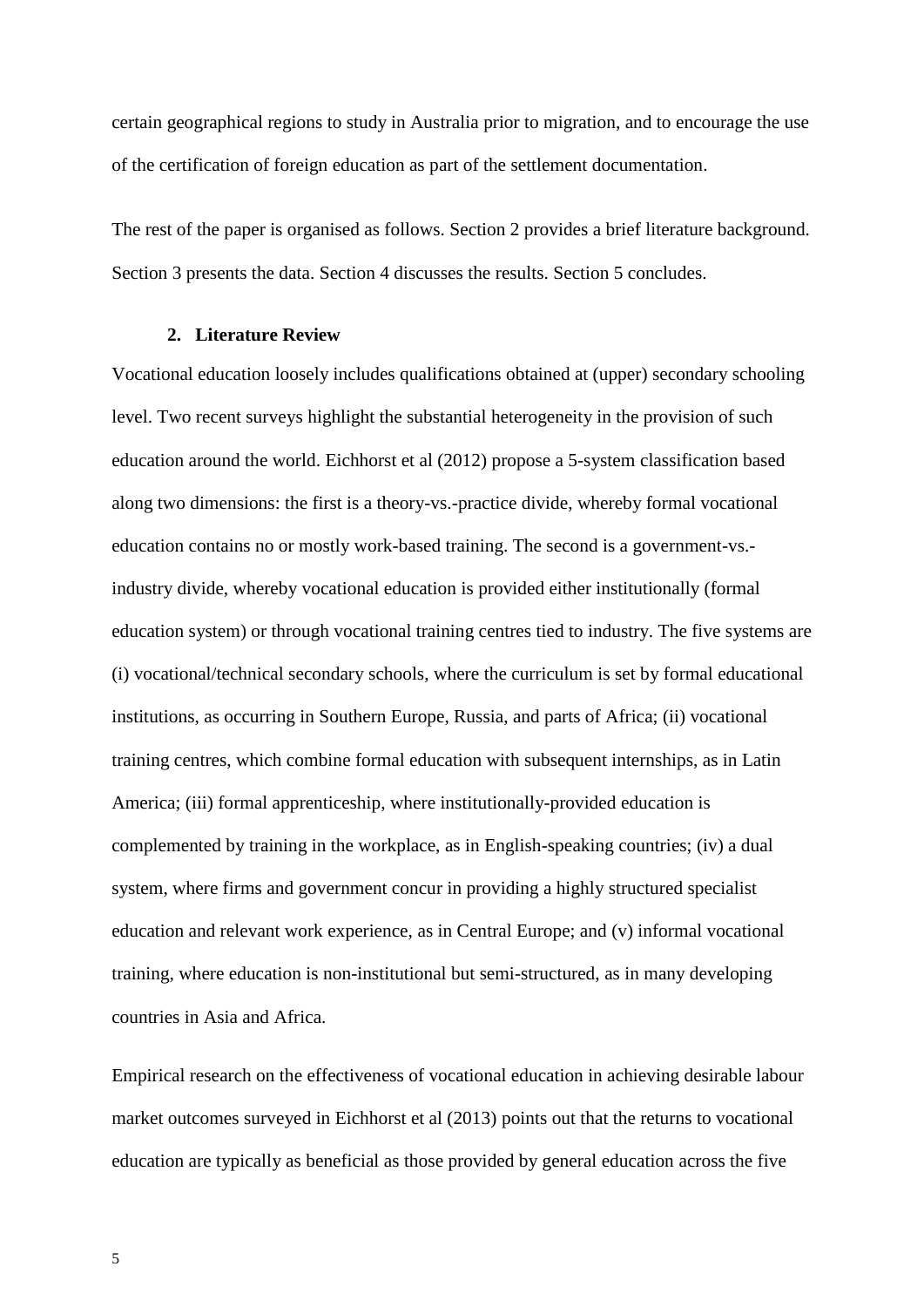systems highlighted above. For example, a study on Thai cross-sectional data finds similar returns to upper-secondary levels vocational and general education, and higher returns than those obtained through tertiary education (Moenjack and Worswick, 2003). Positive effects from vocational education are also found for vocational training centres (e.g. Betcherman et al, 2007), apprenticeship (e.g. Bonnal et al, 2002), the dual system (e.g. Parey, 2009), and informal training (e.g. Aggarwal, Hoffmann, and Phiri, 2010).

The focus of the economic literature on the returns to vocational education in the context of migration is scarce, and appears largely confined to questions surrounding the intergenerational transmission of educational choices between first- and second-generation immigrants<sup>3</sup>. A key result of this literature is the finding of statistically significant country of origin effects, implying a strong association between someone"s ethnicity and subsequent schooling. This effect is also found by the more developed literature on the international transferability of human capital. This body of work does not distinguish between vocational and other educational choices. Its main finding is that pre-migration education is penalised by host country employers and that investing in further education in the host country is often essential to revert such penalty and 'reappropriate' some of the benefits associated with premigration schooling that were lost as a result of migration (e.g. Chiswick, 1978; Friedberg, 1997; Jonkers, 2008; Basilio and Bauer, 2010). A key example of educational investment in the host country is the learning of its language (e.g. Dustmann, 1997; Chiswick and Miller, 2009 and 2010). Analyses applied to the US (e.g. Bratsberg and Ragan, 2002) and Australia (e.g. Chiswick, Lee and Miller, 2005; Parasnis, Fuasten and Cheo, 2008) largely support these conclusions even when countries of origin are not grouped by average income level (as

-

<sup>&</sup>lt;sup>3</sup> Here it is found that the educational attainment of immigrants' children reflects only to a limited extent that of their parents (e.g. van Ours, 2003), if at all (e.g. Gang and Zimmermann, 2000), though there are clear countryof-origin effects (e.g. Riphahn, 2003).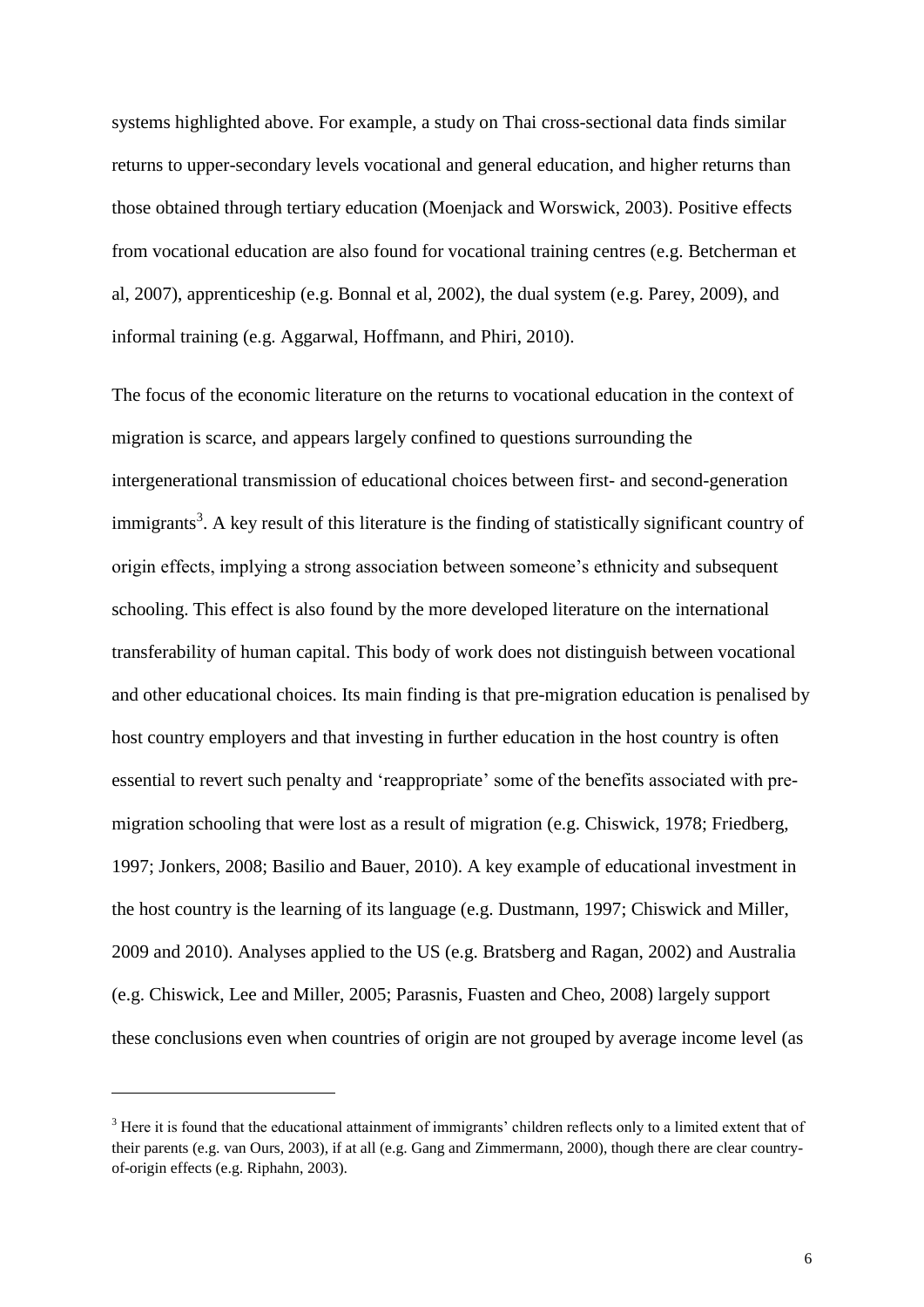in Bratsberg and Ragan, 2002), but by cultural and linguistic distance (as in Chiswick and Miller, 2005). In the case of Australia, immigrants even seem to experience what Chiswick and Miller (2012) call "negative assimilation": initially high earnings are followed by negative earnings growth. This result is viewed as driven by (generally) English-speaking high-income migrants receiving an initial high wage offer to compensate for the fixed costs of moving. As time progresses employers remunerate only the human capital component of the immigrant, not the one-off cost of moving, with consequent lower subsequent earnings.

This paper is closest to two relatively recent studies that discuss the returns to pre-migration vocational education, albeit in the context of wider educational chocies. Neuman and Zimmerman (2003) estimate these returns for immigrants to Israel in the decade prior to 1982 (their analysis is based on the Census of Population of 1983). They find that pre-migration vocational education has no statistically detectable effect on hourly wages compared with attending other types of education, even when immigrants hold jobs matching their skills. This result contrasts sharply with the one obtained for natives ("veterans"), who instead enjoy a wage premium (about 8%) if working in a job matching their educational attainment. This is interpreted as further evidence of imperfectly transferable skills across national labour markets, even when these skills are specific, as in the case of vocational education.

Chan, Heaton and Tani (2013) analyse the returns to vocational, undergraduate and postgraduate education acquired in ten groups of countries of origin differing in level of economic development and use of the English language for recent immigrants to Australia. In the case of technical diplomas and certificates, they find significant statistical evidence of hourly wage premiums for those qualifying in mostly developed English-speaking economies (the UK and Ireland, the US and Canada, and South Africa) relative to comparable immigrants completing vocational education in South Asia (the reference group). They interpret these results as evidence of the imperfect transferability of human capital across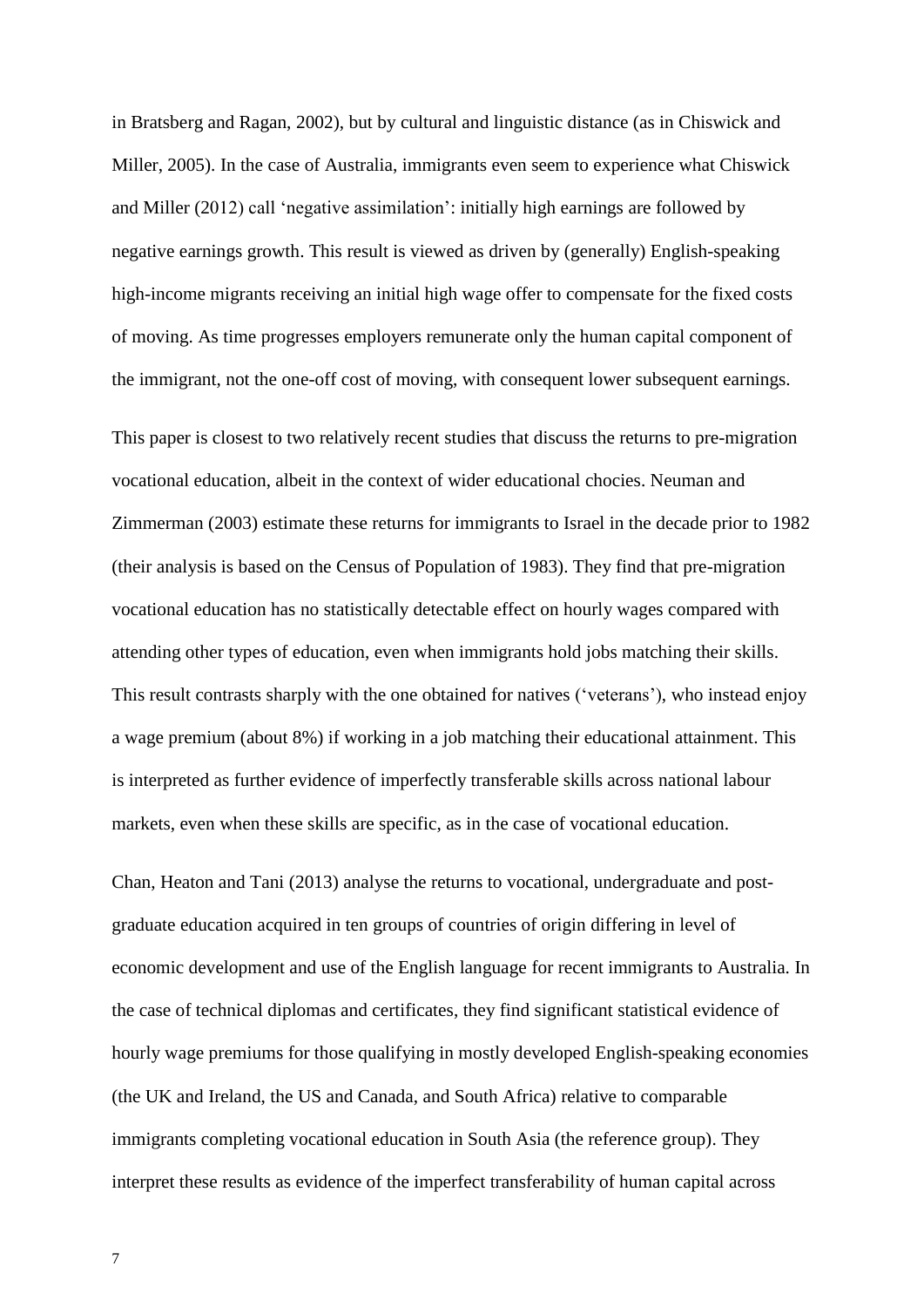countries, particularly for those with non-English speaking background, and as a cause for possible income inequality amongst immigrants in Australia. Their analysis however is restricted to males, and does not explore the possible effect of the official certification of qualifications acquired abroad. This paper extends their work with a focus on these gaps. In addition, the paper discusses the returns to immigrants' vocational education in the context of several measures of labour market outcomes, which are relevant to productivity, foreign skills' utilisation, and, ultimately, the economic success of the immigration process.

### **3. Data**

The data used in the analysis is sourced from the Longitudinal Surveys of Immigrants to Australia (LSIA), a panel survey of three cohorts of immigrants to Australia: LSIA 1 covers migrants who arrived in Australia between September 1993 and August 1995. It contains three waves, with interviews conducted at 5, 17 and 41 months after arrival; LSIA 2 consists of two waves with interviews conducted at 5 and 17 months after arrival of immigrants who arrived between September 1999 and August 2000; LSIA 3 has only one wave and samples immigrants who arrived in Australia (or were granted their visa onshore) between December 2004 and March 2005. There is a substantially smaller number of questions in LSIA 3 relative to LSIA 1 and 2, making it unfeasible to carry out the analysis over the three cohorts. The LSIA was commissioned in the early 1990s to fulfil DIAC"s need for better information on the settlement of new migrants than what covered in censuses. It is based on a representative sample of 5 percent of migrants/refugees and contains more than 300 questions about settlement and conditions experienced pre-emigration in the home country and after relocating to Australia. The LSIA is carried out separately on primary applicants and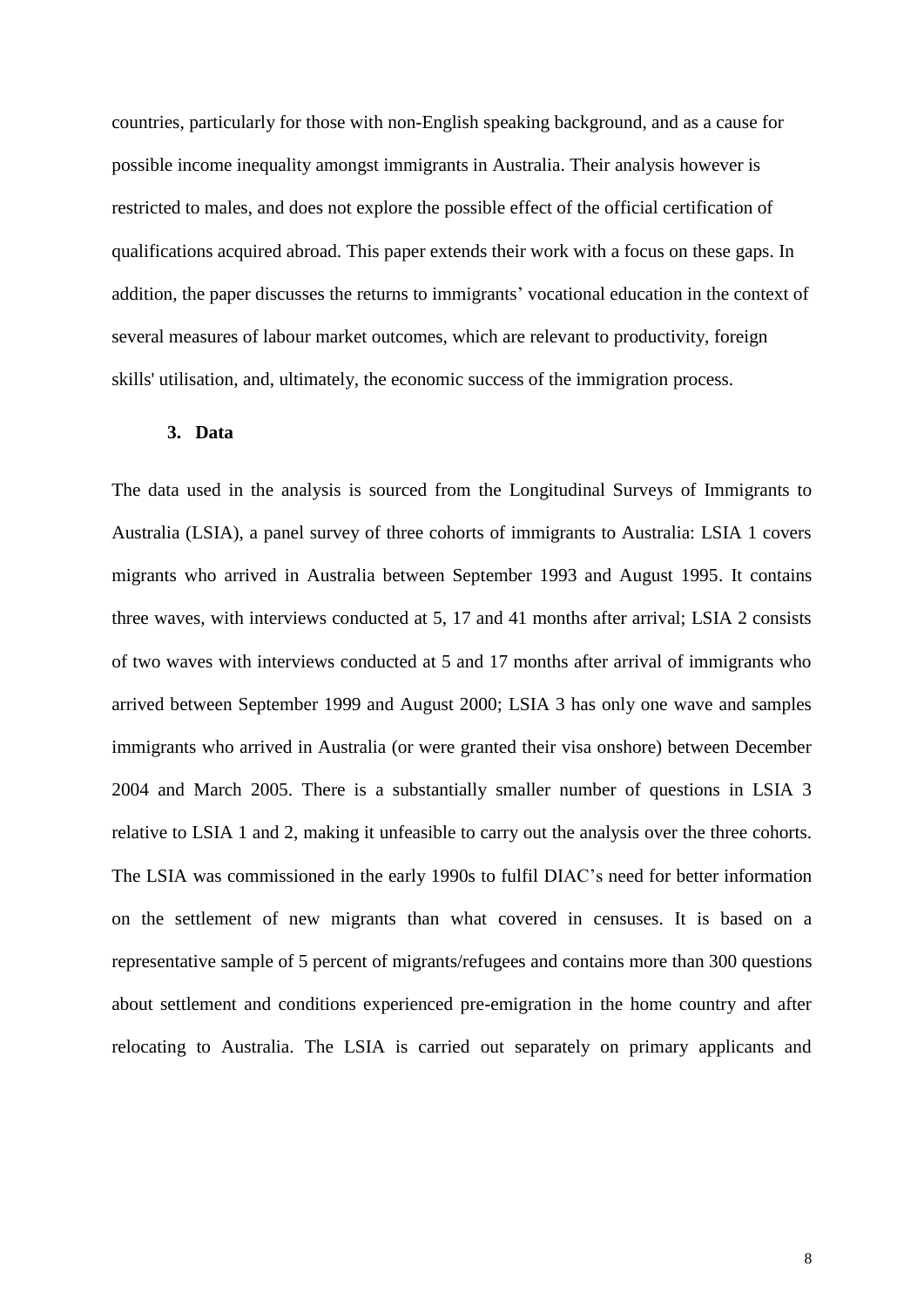migrating-unit spouses.<sup>4</sup> Overall, there are 5,192 primary applicants and 1,838 spouses in LSIA (Cohort) 1, while 3,124 primary applicants and 1,094 spouses were interviewed as part of LSIA (Cohort) 2 (Cobb-Clark XXX??).

The LSIA was explicitly design to exclude potential immigrants applying onshore, such as international students in Australia. However, it includes about 350 observations about individuals completing their highest education in the country prior to returning home and, presumably, re-applying for permanent settlement. These observations are omitted from the sample used in the analysis. The sample is restricted to the first wave of both cohorts to focus on the short-term labour market effects of pre-migration education, to primary applicants aged 20-65, and to individuals who completed more than 12 years of schooling abroad. The resulting sample size contains 4,987 successful primary visa applicants.

A dummy variable capturing the education-occupation mismatch in Australia is created, based on Piracha, Tani, and Vedean (2012) whereby, for each job category, the level of education is compared with that required to perform it. Such tabulation is defined by DIAC, and identifies managers, administrators and professionals as requiring "bachelor or higher" education. Associate professionals, tradespersons, clerks, salespersons and personal service workers, and plant and machine operators and drivers are required to have at least a "diploma or vocational degree". Labourers and related workers require "secondary or less" education. "Over-educated" are respondents with a level of education above what required according to DIAC"s schedule, such as individuals with a vocational education certificate but are employed in a job that requires only secondary or less education. Table 1 presents the descriptive statistics.

-

<sup>&</sup>lt;sup>4</sup> Migrating unit is this context includes all members of the family migrating to Australia under the same visa application. The term spouses is used for husband/wife, civil partners, fiancé(e)s and de facto partners.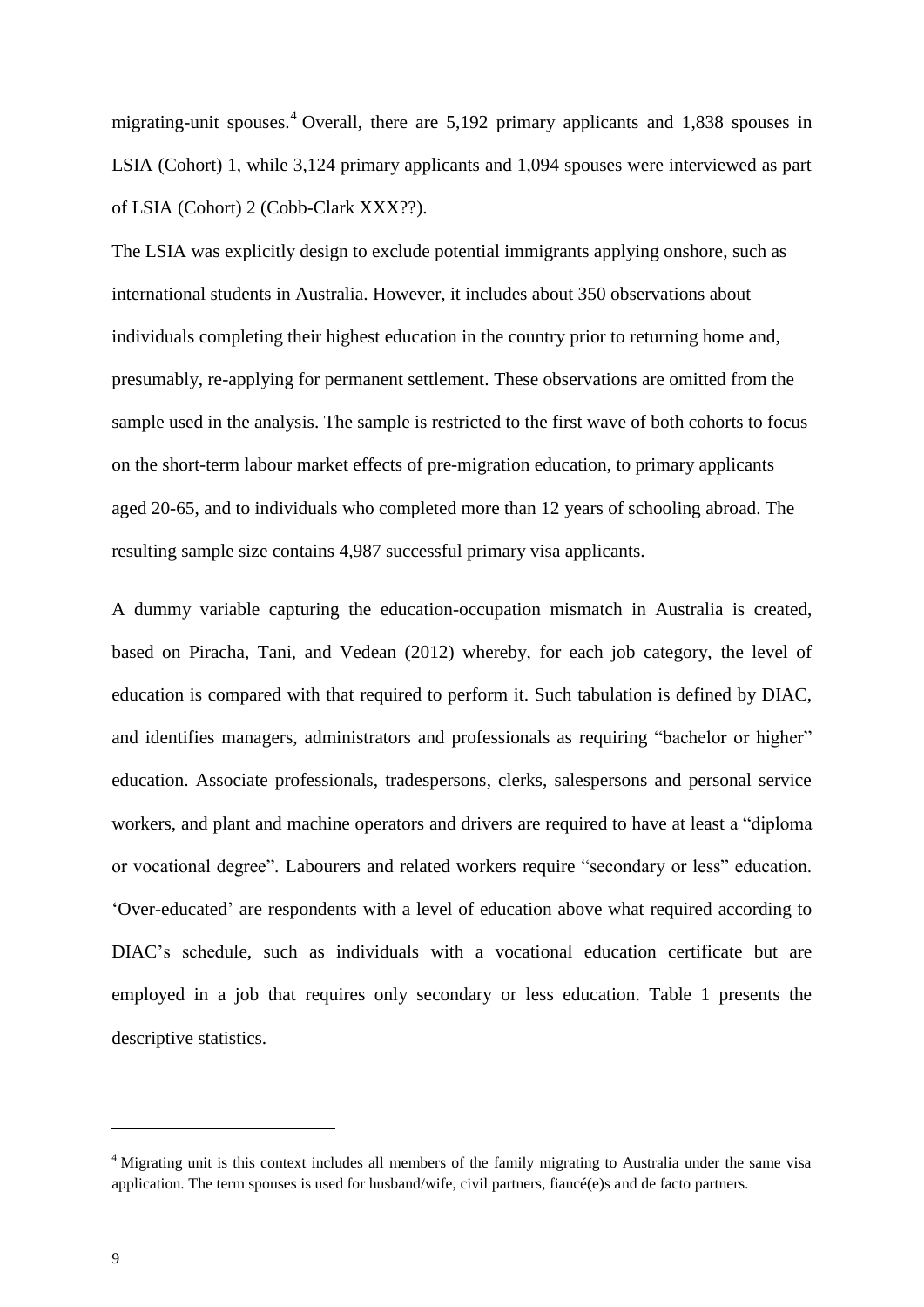|                                                 | <b>Cohort 1</b> | <b>Cohort 2</b> |
|-------------------------------------------------|-----------------|-----------------|
|                                                 | Wave 1          | Wave 1          |
| Age                                             | 34.34           | 35.73           |
| Experience                                      | 14.78           | 16.05           |
| Experience 2                                    | 294.00          | 343.95          |
| Gender (Female)                                 | .373            | .420            |
| Married                                         | .716            | .713            |
| No. of children in household                    | 1.58            | 1.57            |
| <b>Education: Postgraduate</b>                  | .237            | .261            |
| <b>Education: Bachelor</b>                      | .331            | .313            |
| Education: Diploma/Certificate                  | .432            | .426            |
| FHC: English Speaking OECD                      | .188            | .192            |
| FHC: Non-English Speaking OECD                  | .124            | .148            |
| FHC: South, East, South East Asia & Oceania     | .335            | .367            |
| FHC: Sub-Saharan Africa                         | .061            | .071            |
| FHC: Other                                      | .293            | .222            |
| Qualification assessed                          | .368            | .283            |
| Foreign Education: UK, Ireland                  | .160            | .146            |
| Foreign Education: EU/EEA                       | .094            | .104            |
| Foreign Education: Russia, fmr USSR, Oth Europe | .160            | .155            |
| Foreign Education: MENA                         | .093            | .053            |
| Foreign Education: SE Asia and Pacific Islands  | .111            | .143            |
| Foreign Education: China, East Asia             | .118            | .134            |
| Foreign Education: South Asia                   | .087            | .091            |
| Foreign Education: US, Canada                   | .074            | .071            |
| Foreign Education: Latin America                | .050            | .033            |
| Foreign Education: S Africa                     | .054            | .070            |
| LFS AU: participate                             | .676            | .660            |
| Self-employment                                 | .094            | .103            |
| Unemployed in 12 months pre-migration           | .074            | .064            |
| Unemployed in first 5 months post-migration     | .228            | .112            |
| Average hourly wage (log)                       | 2.39            | 2.54            |
| Interview in English                            | .718            | .745            |
| Visited Australia before immigration            | .470            | .546            |
| Visa type: Preferential Family/Family Stream    | .323            | .424            |
| Visa type: Concessional Family/Austr. Link      | .212            | .134            |
| Visa type: Business Skills & Empl. Nom. Scheme  | .131            | .149            |
| Visa type: Skilled Independent                  | .231            | .157            |
| Visa type: Humanitarian                         | .104            | .138            |
| HH owns car                                     | .716            | .571            |
| Funds at time of immigration (log)              | 6.35            | 6.58            |
| Educ. Mismatch AU: Over-educated                | .265            | .234            |

# **Table 1: Sample characteristics – Primary applicant aged 20 to 65**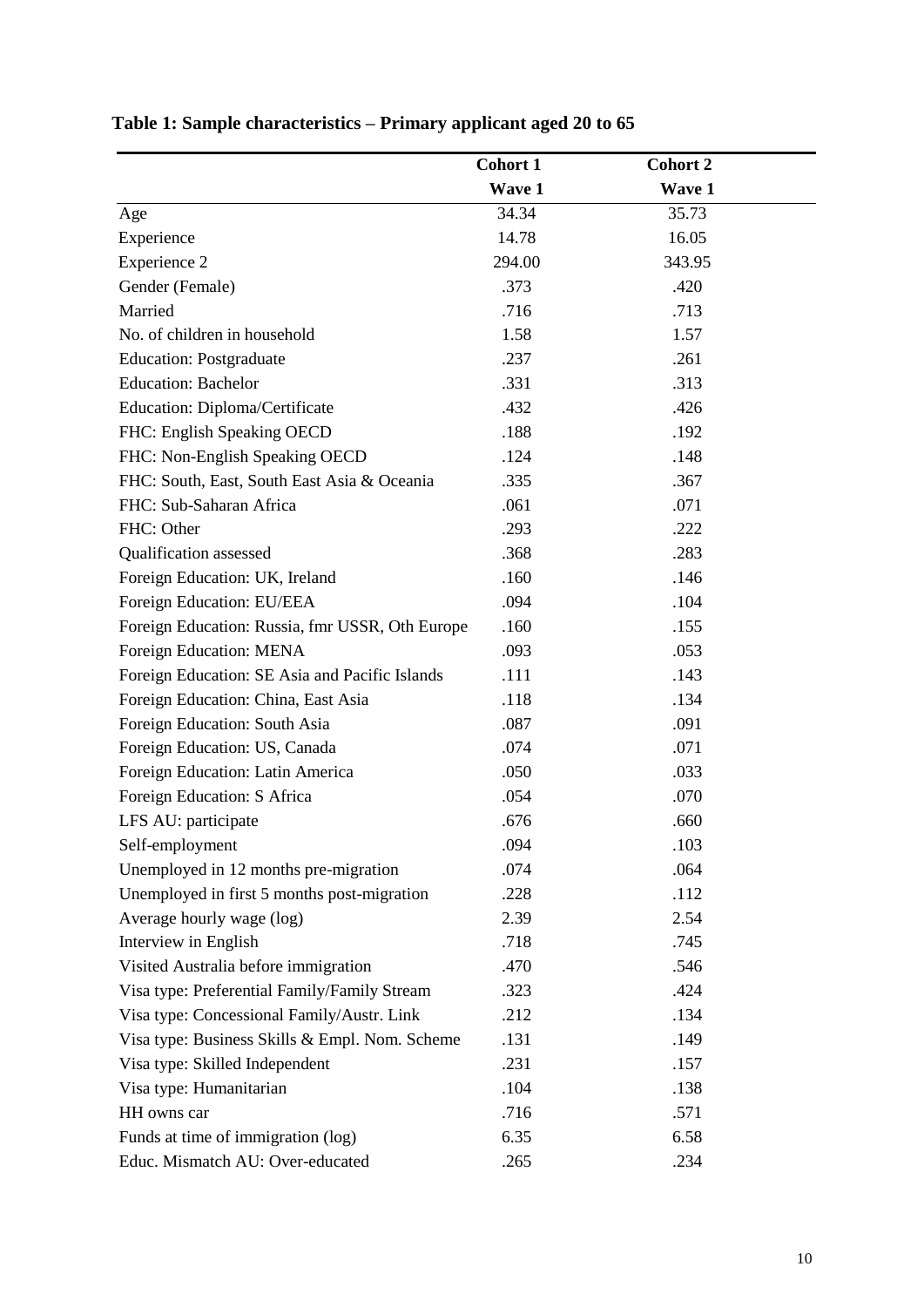| Educ. Mismatch AU: Correctly matched       | .649  | .671  |  |
|--------------------------------------------|-------|-------|--|
| Educ. Mismatch AU: Under-educated          | .086  | .095  |  |
| Region of residence: New South Wales, ACT  | .455  | .437  |  |
| Region of residence: Victoria              | .230  | .223  |  |
| Region of residence: Queensland            | .111  | .102  |  |
| Region of residence: S Australia, Tasmania | .072  | .078  |  |
| Region of residence: Western Australia, NT | .133  | .160  |  |
| No. of observations                        | 3,208 | 1.179 |  |

Note: FHC stands for "Formal Home Country".

The majority of immigrants in the sample are in prime working (about 35 years old), with about 15 years of work experience. They are mostly married, with one or two children. Just over a third are women, possibly reflecting the higher score obtained by younger and highly educated wives in the case of a couple applying for migration. About 40% of the immigrants in the sample have a vocational education degree as highest completed educational level (about a third in the original LSIA database). Immigrants" schooling is completed in a wide variety of geographic areas. Those using English as the official language (UK/Ireland, US and Canada) account for about a quarter of the observations in the sample (New Zealanders are not part of the LSIA as they can enter/leave Australia with no restrictions on labour market access). In about a third of cases, the foreign qualification is formally assessed by DIAC. Most immigrants were interviewed in English confirming their high level of language skills.

#### MORE COMMENTS ON VISA

### **4. Methodology**

The methodological basis is Mincer"s earnings function (Mincer, 1974), separately estimated for technical/professional diploma or certificate (TECH) and tertiary education (UNIV) just for broad comparison purposes. For tertiary education years of work experience are proxied by the difference between the individual"s age and 23, 21, and 20 years, respectively, if the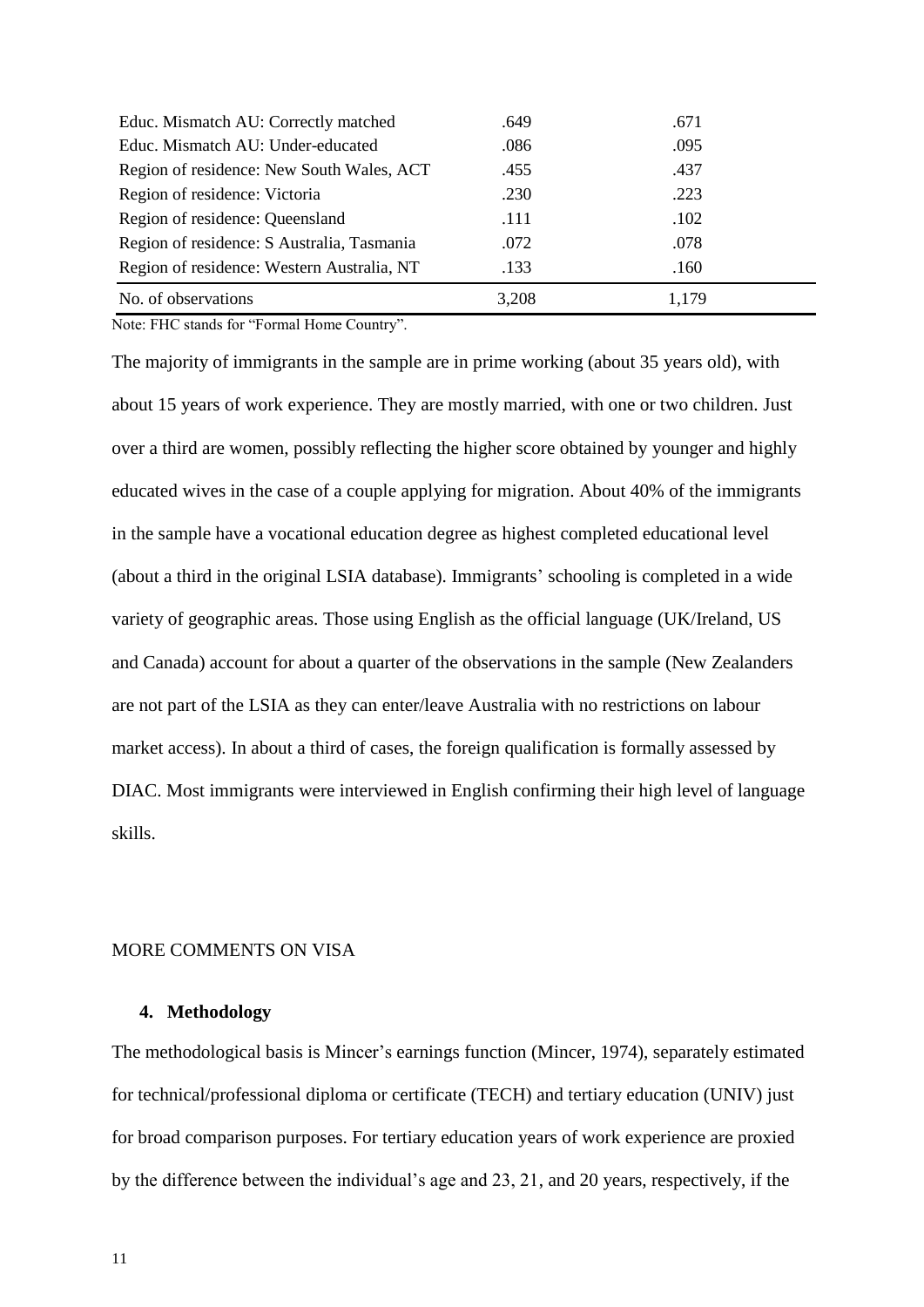immigrant has completed a higher degree, a post-graduate or a graduate degree. For technical and professional education, courses last on average between 6 months and 1 year for a Trade certificate to 2 years for a Diploma or an Advanced Diploma. In the case of Germany and other central European countries, a vocational education degree ordinarily lasts 3.5 years. To approximate experience after vocational education completion experience is obtained by removing 18 and 17 years, respectively, from those completing Diploma/Advance Diploma, and those completing a Trade Certificate. These educational durations reflect Australian standards as per the Australian Qualifications Framework, which defines goals and broad characteristics for each level of education. This is of course an imperfect approximation of each immigrant's actual experience post vocational education, but it reflects DIAC's methodology in assessing foreign qualifications. As is standard, both  $\exp_i$  and  $\exp_i^2$  are included as regressors to allow for earnings to grow at a decreasing rate over the working life of the interviewee.

Also included as regressors are dummy variables indicating the gender of the interviewee (gender<sub>i</sub>), marital status (married<sub>i</sub>), and number of children residing with the migrant  $(ch\_resid_i)$ . Additional dummy variables for interviews conducted in English (*ileng<sub>i</sub>*) and car ownership ( $car_i$ ), and the log of the funds brought to Australia ( $log\_fund_i$ ), control for the ability to undertake a wide range of labour market opportunities. Dummy variables are also used to control for the geographic area of birth (Non-English Speaking OECD, Asia, Africa, Latin America) using English-speaking OECD countries as the reference group (UK, Ireland, USA, and Canada).

To identify various visa categories, using family reunification as the reference, dummy variables are used to distinguish permanent settlement via Concessional Family (*Con\_Fami*), a sponsored-visa class extinguished in 2012, Business and Employer Nomination Scheme (*Busi*), for foreign employees sponsored by an Australian employer, Skill Independent

12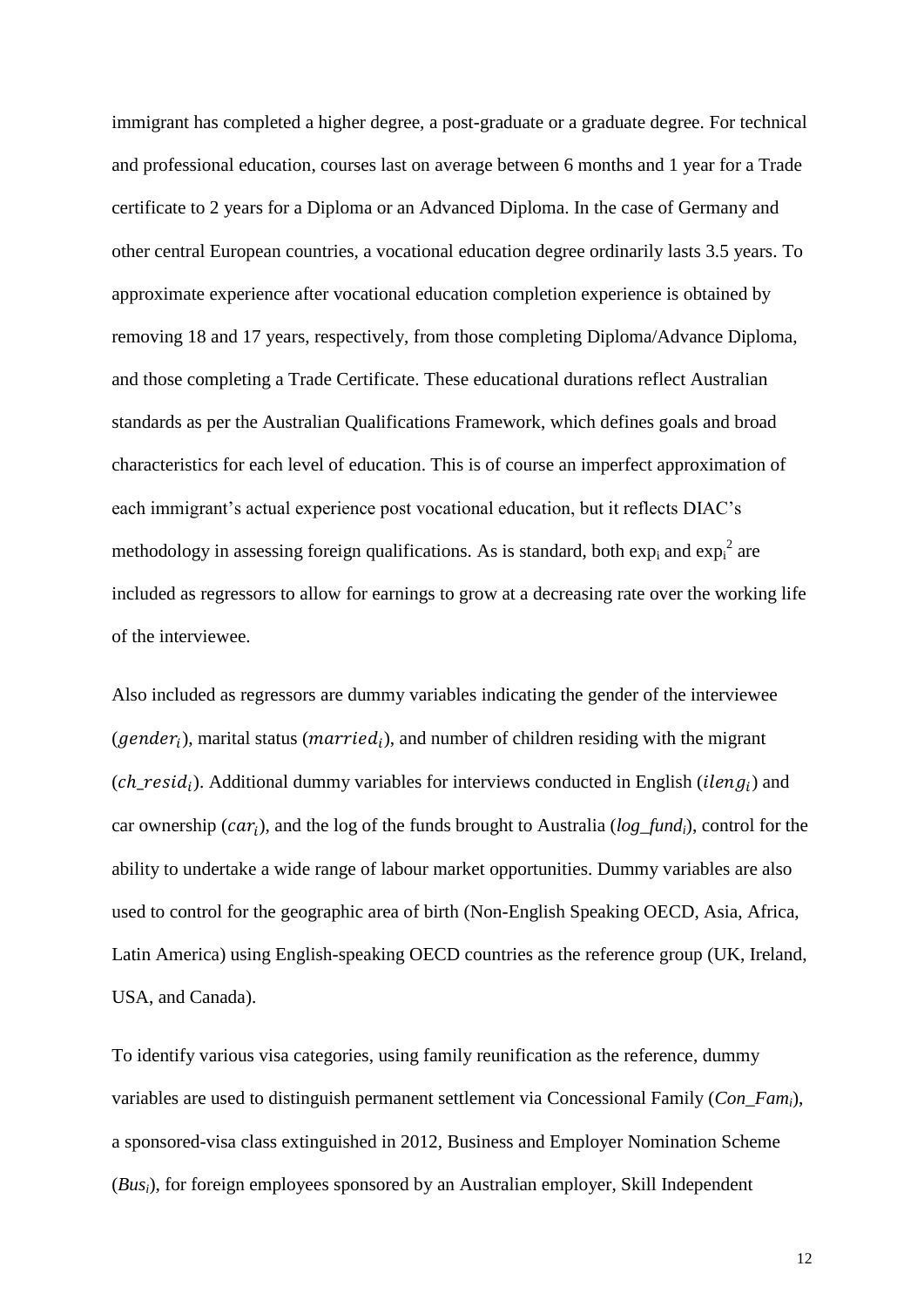(*Sk\_Indi*), which operates Australia"s selective immigration through points awarded to a candidate"s immediate employability in Australia, and Humanitarian (*Humi*), for individuals whose main motivation to relocate to Australia is not economical.

The highest educational attainment is distinguished via dummy variables according to the geographic area where it was completed using Russia and a broad group of countries constituting the former USSR as a reference group. Separate dummies are created for the UK/Ireland, the EU/European Economic Area, MENA states, South East Asia and the Pacific Islands, China and East Asia, South Asia, the US/Canada, Latina America, and the rest of Africa. A separate dummy is also used to identify if the immigrant's qualification was assessed by DIAC upon settlement in Australia (*qual\_asi*).

The dependent variable is the hourly wage of the interviewee. While the LSIA survey collects data on the exact number of hours worked, the precise wage and salary details are not collected. Rather, the survey presents respondents with a schedule of bands of wages and asks them to identify in which band their earnings lie. Consequently, for each individual, instead of observing the weekly earnings, we observe one of the twelve separate categories in which they are reported. The lowest category is \$1 to \$57 a week; the highest \$962 or more a week. These values are divided by the individual hours of work that an immigrant undertakes per week to obtain the lower and upper bounds of the hourly earnings. For example, the two bounds for an individual indicating an income in the first category would be  $\ln\left(\frac{\epsilon}{\hbar\omega}\right)$  $\frac{\$1}{hours_i}$ ) and  $ln\left(\frac{\$}{\cdot}\right)$  $\frac{$57}{hours_i}$ ). The estimates are first carried out using a maximum likelihood approach that explicitly considers the imperfect observability of the dependent variable. This model is referred to as an Interval Regression by Wooldridge (2001). Standard arguments (see, e.g. Greene, 2003) establish the consistency and asymptotic normality of this estimator.

[MISSING:

13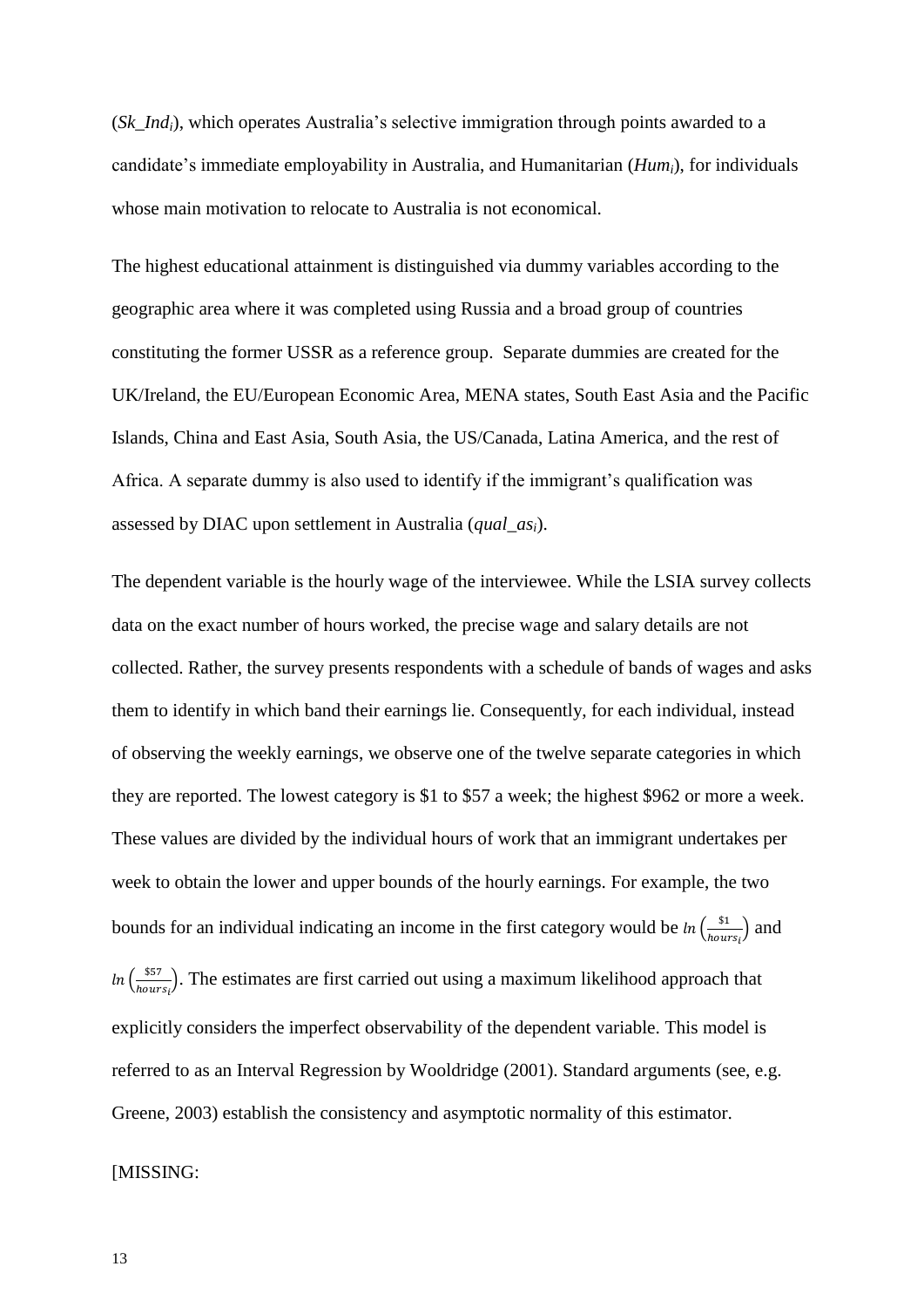# 1. DISCUSSION ON TESTS ON ENDOGENETY OF EDUCATION – IT IS NOT POSSIBLY BECAUSE OBTAINED PRIOR TO THE DECISION TO MIGRATE;

# 2. DISCUSSION OF TWO-STEP MODEL CATERING FOR ENDOGENEITY OF QUALIFICATION ASSESSED FOR OVER-EDUCATION]

### **5. Results**

The estimates of the wage equation are presented in Table 2.

| Table 2: Estimates (Ln Hourly Wage is dependent variable) |  |  |  |  |
|-----------------------------------------------------------|--|--|--|--|
|-----------------------------------------------------------|--|--|--|--|

| Variables                        | <b>Vocational Education</b> | <b>Tertiary Education</b> |
|----------------------------------|-----------------------------|---------------------------|
| Visa category                    |                             |                           |
| Conc_Fam                         | 0.0370                      | $0.205**$                 |
|                                  | (0.0808)                    | (0.0920)                  |
| <b>Bus</b>                       | $0.520***$                  | $0.531***$                |
|                                  | (0.102)                     | (0.0853)                  |
| Sk_Ind                           | $0.193***$                  | $0.332***$                |
|                                  | (0.0748)                    | (0.0807)                  |
| Hum                              | 0.258                       | 0.162                     |
|                                  | (0.224)                     | (0.224)                   |
| Highest education completed in   |                             |                           |
| UK/Ireland                       | $0.510**$                   | $0.472***$                |
|                                  | (0.243)                     | (0.136)                   |
| European Union/Eur. Ec. Area     | 0.342                       | $0.321**$                 |
|                                  | (0.244)                     | (0.145)                   |
| Russia and fmr USSR              | 0.350                       | 0.180                     |
|                                  | (0.252)                     | (0.172)                   |
| <b>MENA</b> countries            | 0.140                       | $-0.258$                  |
|                                  | (0.276)                     | (0.228)                   |
| South East Asia and Pacific Isl. | 0.349                       | $-0.0730$                 |
|                                  | (0.249)                     | (0.153)                   |
| China and East Asia              | $-0.0369$                   | $-0.0967$                 |
|                                  | (0.309)                     | (0.165)                   |
| South Asia                       | 0.116                       | $-0.234$                  |
|                                  | (0.244)                     | (0.184)                   |
| USA/Canada                       | $0.715***$                  | $0.489***$                |
|                                  | (0.251)                     | (0.131)                   |
| Africa                           | $0.496*$                    | 0.170                     |
|                                  | (0.267)                     | (0.180)                   |
| Qualification assessed in AUS    | $0.470*$                    | $-0.234$                  |
|                                  | (0.261)                     | (0.265)                   |
| <b>Interactions</b>              |                             |                           |
| Oual x UK/Ireland                | .025                        | $-.033$                   |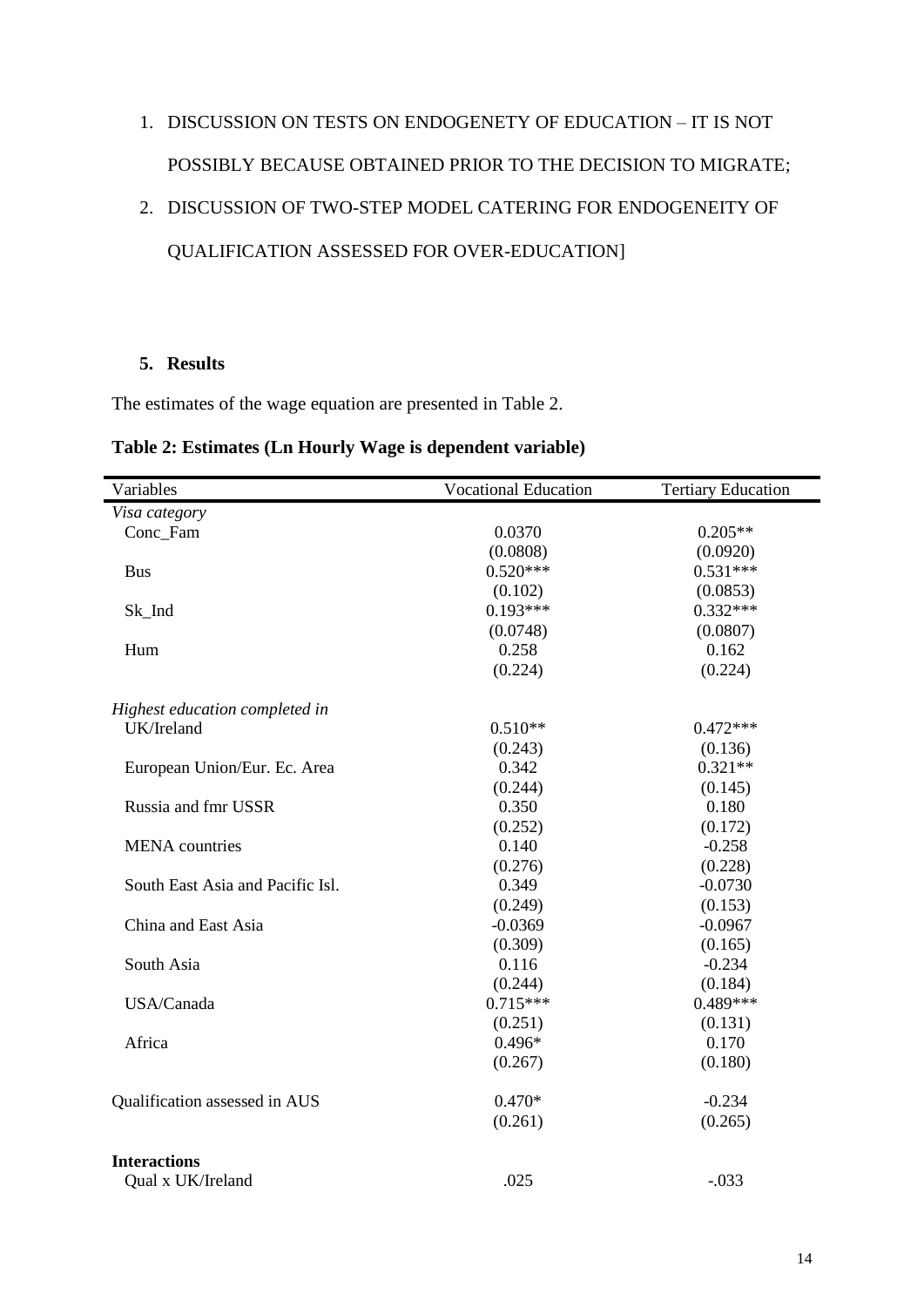|                                         | (.088)      | (.091)      |
|-----------------------------------------|-------------|-------------|
| Qual x European Union/Eur. Ec. Area     | .246        | .042        |
|                                         | (.158)      | (.147)      |
| Qual x Russia and fmr USSR              | .202        | $-.293$     |
|                                         | (.318)      | (.193)      |
| Qual x MENA countries                   | $-.561**$   | $-.249$     |
|                                         | (.218)      | (.282)      |
| Qual x South East Asia and Pacific Isl. | .005        | $-.167$     |
|                                         | (.135)      | (.161)      |
| Qual x China and East Asia              | .127        | $-.052$     |
|                                         | (.310)      | (.148)      |
| Qual x South Asia                       | .147        | .289*       |
|                                         | (.109)      | (.172)      |
| Qual x USA/Canada                       | $-168$      | $-.292*$    |
|                                         | (.246)      | (.170)      |
| Qual x Africa                           | $-.039$     | .187        |
|                                         | (.160)      | (.189)      |
| <b>Controls</b>                         |             |             |
| Demographics                            | Yes         | Yes         |
| Pre-migr. knowledge AUS                 | Yes         | Yes         |
| Access to L-mkt AUS                     | Yes         | Yes         |
| Self-employed                           | Yes         | Yes         |
| Year of arrival                         | Yes         | Yes         |
| Labour market status                    | Yes         | Yes         |
| State of residence                      | Yes         | Yes         |
| Nr Observations                         | 470         | 763         |
| Log-likelihood                          | $-1,004.58$ | $-1,493.02$ |
| Wald-chi2                               | 286.86      | 260.86      |
| P-value                                 | 0.0000      | 0.0000      |

Notes: Standard errors are in parentheses. The dependent variable is a dummy to indicate over-education. \* significant at 10%; \*\* significant at 5%; \*\*\* significant at 1%.

### MISSING:

## 1. RESULTS ON ENTREPRENEURSHIP

### 2. RESULTS ON OVER-EDUCATION

# AND DISCUSSION OF THE RESULTS, AND ROBUSTNESS CHECKS

### **6. Discussion and Conclusions**

# TO BE COMPLETED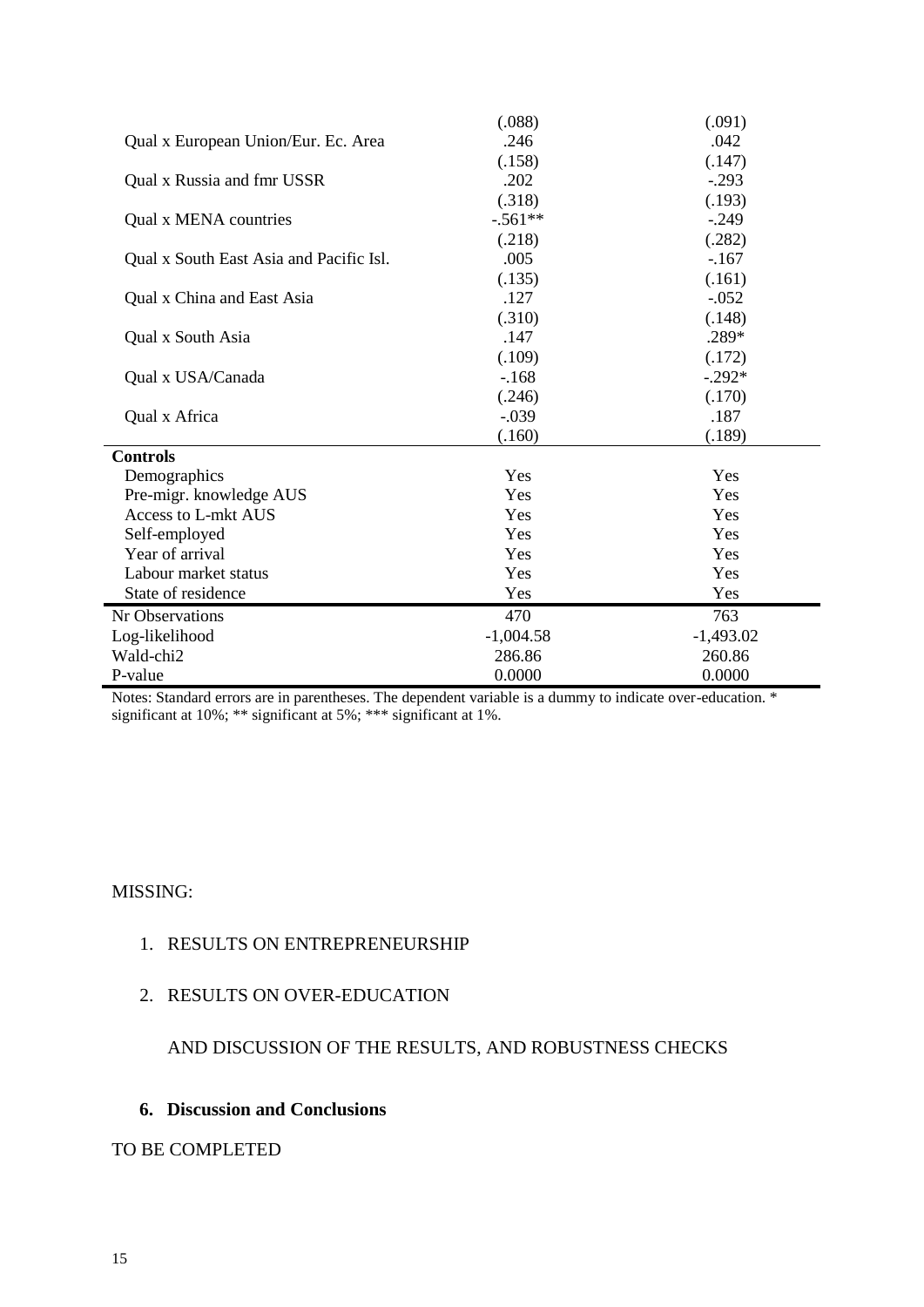### **References [TO BE COMPLETED]**

Battu, H. and Sloane, P. J. 2004, "Over-education and ethnic minorities in Britain", *The Manchester School* **72**, 535-559.

Bloom, D.E., G. Grenier and M. Gunderson 1995, "The changing labour market position of Canadian immigrants", *The Canadian Journal of Economics* **28**, 987-1005.

Bratsberg, B. and Ragan J.F. 2002, "The Impact of Host-Country Schooling on Earnings: A Study of Male Immigrants in the United States", *Journal of Human Resources* **37,** 63-105.

Chiswick, B.,R and Miller, P.W. 2004, "The Determinants of Post Immigration Investments in Education", *Economics or Education Review* 13 163-177.

Chiswick, B. R. and Miller, P. W. 2009, "The international transferability of immigrants" human capital", *Economics and Education Review* **28**, 162-169.

Chiswick, B.R and Miller, P.W. 2012, "Negative and Positive Assimilation, Skill transferability and Linguistic Distance", *Journal of Human Capital* **6**, 35-55.

Biavaschi, C., Eichhorst, W., Giulietti, C., Kendzia, M., Murvayev, A., Pieters, J., Rodrigues-Planas, N., Schmidl, R., Zimmermann, K.F. (2013). Youth Unemployment and Vocational Training, *Foundations and Trends in Microeconomics*, 9 (1-2), 1-157

Eichhorst, W., Rodrigues-Planas, N., Schmidl, R., Zimmermann, K.F. (2013). A roadmap of vocational education and training around the world. IZA, Discussion Paper 7110.

Ferrer, A. and Riddell W.C. 2008, 'Education, Credentials and Immigrant Earnings', *Canadian Journal of Economics* **41** 186-216.

Friedberg, R. 2000, "You can"t take it with you? Immigrant assimilation and the portability of human capital", *Journal of Labor Economics* **18** 221-251.

Kler, P. 2007. A panel data investigation into overeducation among tertiary educated Australian immigrants, *Journal of Economic Studies*, **34**(3) 179–193.

Mincer, J. 1974, 'Schooling, Experience and Earnings', New York: NBER.

Parasnis. J. Fausten, D. and Cheo, R. 2008, "Do Australian qualifications help? The effect of host country qualification on migrant participation and unemployment', *Economic Record* 84, 131-140.

Piracha, M., Tani, M., and Vadean, F. 2012. "Immigrant over- and under-education: The role of home country labour market experience", *IZA Journal of Migration* 1:3.

Stewart, M. 1983, "On Least Squares Estimation when the Dependent Variable is Grouped", *Review of Economic Studies* **50**, 737-753.